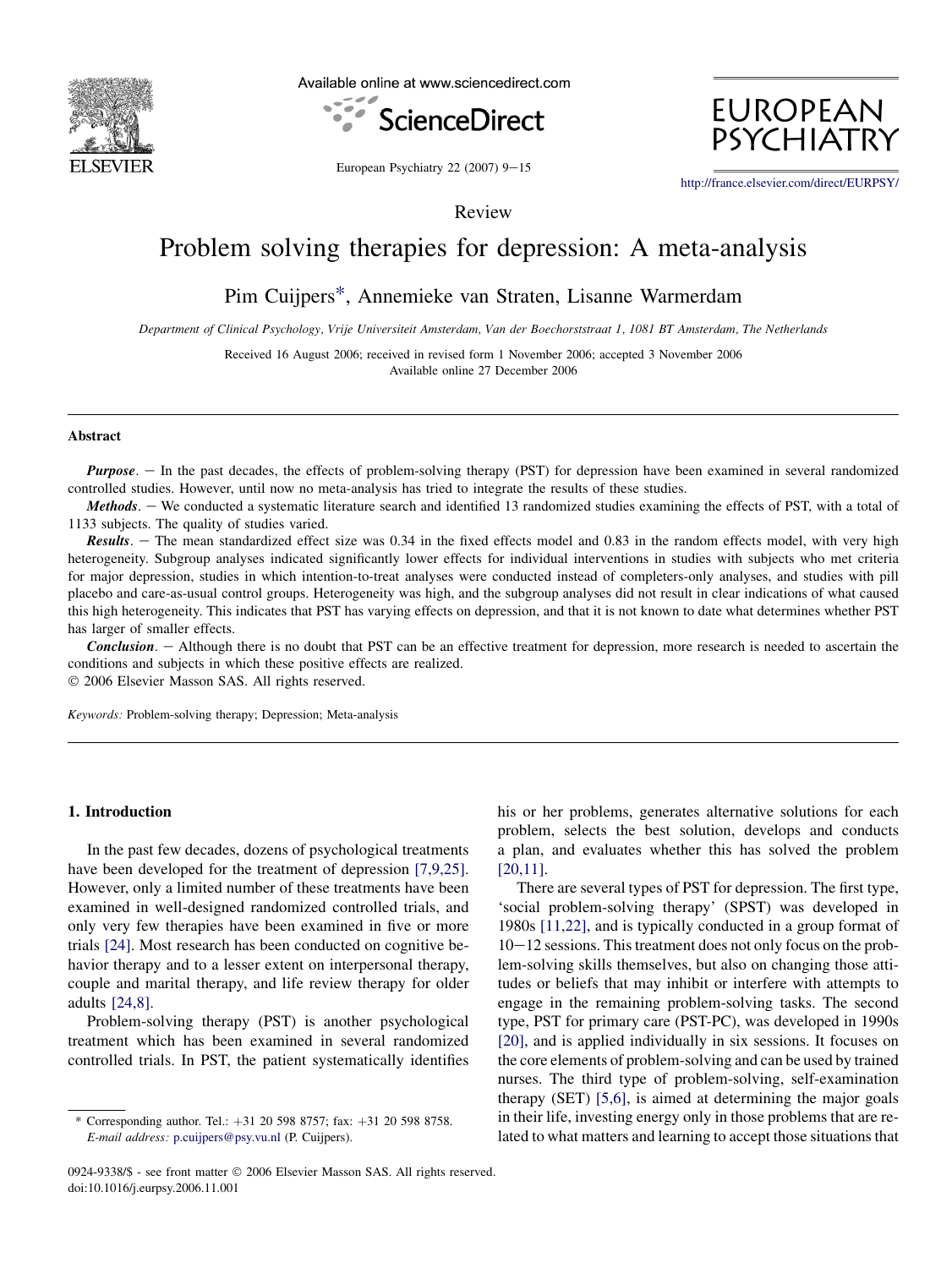cannot be changed. Problem-solving skills are the core element of this approach. SET is typically used in a guided-self-help format, but can also be applied in group and individual settings.

Early studies on PST in 1980s used volunteer samples recruited from the community [\[21,23\]](#page-6-0), while more recent studies have examined the effects of PST in primary care [\[20\]](#page-6-0) and clinical settings [\[1\]](#page-6-0). However, until now no systematic review or meta-analysis has attempted to integrate the results of randomized trials of PST. This is especially important because some studies have found strong effects of PST [\[21\]](#page-6-0), while others found none or only very modest effects [\[26\]](#page-6-0).

While several trials of PST have reported positive results, we wanted to examine whether these results remain significant in a meta-analytic approach and we decided to conduct a comprehensive meta-analysis of randomized controlled trials of PST.

#### 2. Method

#### 2.1. Identification and selection of studies

Studies were traced by means of several methods. First, we used a large database of 777 papers on the psychological treatment of depression in general. This database was developed through a comprehensive literature search (from 1966 to March 2005) in which we examined 5178 abstracts in Pubmed (1224 abstracts), Psycinfo (1336), Embase (1118) and the Cochrane Central Register of Controlled Trials (1500). We identified these abstracts by combining terms indicative of psychological treatment (psychotherapy, psychological treatment, cognitive therapy, behavior therapy, interpersonal therapy, reminiscence, life review) and depression (both MeSH-terms and textwords). For this database, we also collected the primary studies from 22 meta-analyses of psychological treatment of depression [\[8\].](#page-6-0) For the current study, we examined the abstracts of these 777 studies, and selected the ones which focused on PST. In addition, we examined the references of earlier reviews on PST [\[24,18\]](#page-6-0), and we reviewed the reference lists of retrieved papers.

We included studies in which (1) the effects of PST (2) on adults (3) with a depressive disorder or an elevated level of depressive symptomatology (4), were compared to a control condition or another (psychological or pharmacological) treatment (5) in a randomized controlled trial. No language restrictions were applied.

We defined PST as a psychological intervention in which the following elements had to be included: definition of personal problems, generation of multiple solutions to each problem, selection of the best solution, the working out of a systematic plan for this solution, and evaluation as to whether the solution has resolved the problem.

#### 2.2. Quality assessment

There are at least 25 scales available to assess the validity and quality of randomized controlled trials [\[14\]](#page-6-0). There is no evidence, however, that these scales provide more reliable assessments of validity. We prefered therefore to use a simple approach for assessing the validity of the studies, as suggested in the Cochrane Handbook [\[14\]](#page-6-0). We assessed the validity of the studies using four basic criteria [\[14\]:](#page-6-0) allocation to conditions is done by an independent (third) party; adequacy of random allocation concealment to respondents; blinding of assessors of outcomes; and completeness of follow-up data.

# 2.3. Meta-analysis

We calculated effect sizes  $(d)$  by subtracting (at post-test) the average score of the control group  $(M_e)$  from the average score of the experimental group  $(M<sub>c</sub>)$  and dividing the result by the average of the standard deviations of the experimental and control group ( $SD_{ec}$ ). An effect size of 0.5 thus indicates that the mean of the experimental group is half a standard deviation larger than the mean of the control group. Effect sizes of  $0.56-1.2$  can be assumed to be large, while effect sizes of  $0.33-0.55$  are moderate, and effect sizes of  $0-0.32$  are small [\[15\]](#page-6-0).

In the calculations of effect sizes we only used those instruments that explicitly measure depression ([Table 1](#page-3-0)), such as the Beck Depression Inventory [\[4\]](#page-6-0), and the Hamilton Depression Scale [\[12\]](#page-6-0). If more than one depression measure was used, the mean of the effect sizes was calculated, so that each study (or contrast group) only had one effect size. In one study more than one experimental condition was compared to a control condition [\[23\].](#page-6-0) In this case, the number of subjects in the control condition was evenly divided over the experimental conditions so that each subject was used only once in the meta-analyses.

To calculate pooled mean effect sizes, we used the computer program Comprehensive Meta-analysis (version 2.2.021), developed for support in meta-analysis. As we expected considerable heterogeneity, we decided to calculate mean effect sizes both with the random effects model and the fixed effects model. In the fixed effect model it is assumed that all studies in the meta-analysis are drawn from the same 'population' of studies and all factors which could influence the effect size are the same in all the study populations. In the fixed effects model the observed effect size differs between studies only because of the random error inherent in each study. In the random effects model, on the other hand, it is assumed that the included studies are drawn from 'populations' of studies that differ from each other systematically. In this model, the effect sizes resulting from included studies differ because of the random error within studies (as in the fixed effects model), but also because of true variation in effect size from one study to the next.

In our analyses, we have tested whether there are genuine differences underlying the results of the studies (heterogeneity), or whether the variation in findings is compatible with chance alone (homogeneity) [\[13\].](#page-6-0) As indicator of homogeneity, we calculated the O-statistic. A significant  $O$  rejects the nullhypothesis of homogeneity and indicates that the variability among the effect sizes is greater than what is likely to have resulted from subject-level sampling error alone. We also calculated the  $I^2$ -statistic which is an indicator of heterogeneity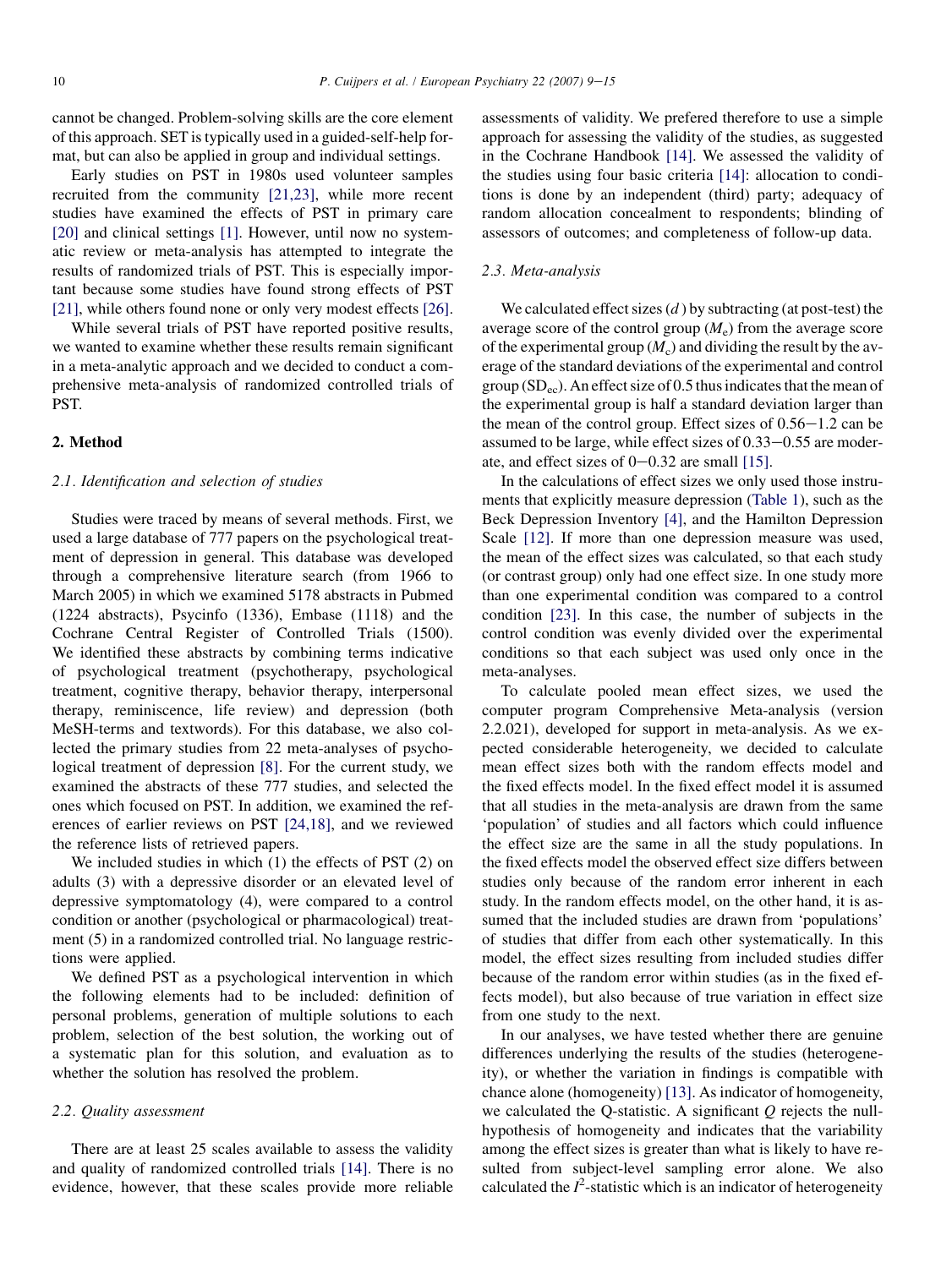in percentages as well. A value of 0% indicates no observed heterogeneity, and larger values show increasing heterogeneity, with 25% as low, 50% as moderate, and 75% as high heterogeneity [\[13\].](#page-6-0)

We examined whether the effect sizes of specific subgroups differed from each other, with the methods for subgroup analyses as implemented in Comprehensive Meta-analysis version 2.2.021.

# 3. Results

#### 3.1. Description of studies

Thirteen studies, with a total of 1133 subjects (588 in the PST conditions, and 545 in the control conditions) met the inclusion criteria and were included in the current study  $[5,6,23,1-3,26,10,17,16,19-21]$  $[5,6,23,1-3,26,10,17,16,19-21]$  $[5,6,23,1-3,26,10,17,16,19-21]$  $[5,6,23,1-3,26,10,17,16,19-21]$ . Selected characteristics of the included studies are described in [Table 1](#page-3-0). In six studies, subjects were recruited from the community, while in the other seven, subjects were recruited from primary care or clinical settings. Three studies were aimed at older adults, and the remaining nine studies focused on younger adults. In seven studies, the participating subjects had to meet diagnostic criteria for a major depression. The remaining six studies included subjects who scored high on a self-rating depression, or also included subjects who met criteria for other mood disorders. In eight studies PST was delivered in individual format, in four studies in group format, and in one study as guided self-help. The number of sessions in the individual and group interventions varied between six and 12. Several different types of control groups were used: waiting list (four studies); care-as-usual (three studies), pill placebo (three studies), and psychological placebo intervention (two studies); while one study did not include a control condition (but compared PST to other treatments). In all studies, effect sizes could be directly calculated from the reported means and standard deviations, so that we did not have to use other statistics  $(t$ -value,  $p$ -value) to calculate effect sizes.

The quality of studies varied. Only three studies reported that allocation to conditions was conducted by an independent party. Concealment of random allocation to respondents was not possible or not reported in any of the studies, while blinding of assessors was reported in six studies. Drop-out numbers ranged from 0 to 42.6%. In five studies, intention-to-treat analyses were conducted; the other studies were limited to completers-only analyses.

# 3.2. Effects of PST at post-test

We were able to compare the effects of the psychological treatments at post-test to control conditions in 12 studies with 13 contrast groups ([Table 2](#page-5-0)), totalling 1053 subjects (508 in the PST conditions, and 545 in the control conditions). The mean effect size was  $0.34$  (95% CI:  $0.02 - 0.48$ ) in the fixed effects model and  $0.83$  (95% CI:  $0.45-1.21$ ) in the random effects model. Heterogeneity was high ( $Q = 69.7$ ;

 $p < 0.001$ ;  $I^2 = 82.8\%$ ). We have plotted the effect sizes and 95% confidence intervals of the individual contrast groups in [Fig. 1.](#page-5-0)

In eight studies (nine comparisons), the BDI was used as an outcome measure. In a meta-analysis in which only the effects of PST on the BDI were used, comparable results were found (fixed effects model:  $d = 0.52$ ; 95% CI: 0.35–0.70;  $Q = 38.3$ ;  $p < 0.001$ ;  $I^2 = 79.1\%$ ; random effects model:  $d = 1.05$ ; 95% CI:  $0.54-1.55$ ), as was the case when the results were limited to HRSD (seven comparisons; fixed effects model:  $d = 1.16$ ; 95% CI: 0.86–1.46;  $Q = 23.8$ ;  $p < 0.001$ ;  $I^2 = 74.8\%$ ; random effects model:  $d = 1.26$ ; 95% CI: 0.64-1.89).

The weight of three studies was large (one with a relative weight of 35.35% [\[10\]](#page-6-0); and two with a relative weight of 18.77% each [\[26,3\]\)](#page-6-0). We examined whether heterogeneity would be reduced if these studies were removed from the meta-analyses. However, these analyses resulted in comparable outcomes [\(Table 2\)](#page-5-0).

#### 3.3. Subgroup analyses

Because of the high heterogeneity, we decided to conduct a series of subgroup analyses. Subgroups of studies analyzed included the following: age group (adults or elderly); diagnosis (only MDD; or other inclusion criteria); type of PST (SPST; PST-PC; and SET); recruitment (volunteers recruited from the community; or clinical/GP populations); format of the intervention (individual or group intervention); control group (waiting list; care-as-usual; placebo; psychological placebo condition); and type of analysis (intention-to-treat or completers only). The results of these analyses are presented in [Table 2](#page-5-0).

Several subgroups of studies resulted in significantly higher effect sizes: studies with group interventions had larger effect sizes than studies with individual interventions; studies aimed at subjects who met criteria for major depression had smaller effect sizes than studies in which other inclusion criteria were used; and the three studies in which intentionto-treat analyses were conducted had smaller effect sizes than the studies in which completers-only analyses were conducted. Furthermore, the type of control group was significantly related to the resulting effect size, with waiting list control groups having the highest mean effect size, and pill placebo the lowest mean effect size. And type of PST was also significantly related to the effect size, with the SPST having the largest effect size, and PST-PC having the smallest (non-significant) effect size.

Although several subgroups were significantly different from each other in effect size, the number of subgroups with low levels of heterogeneity was small. All subgroup analyses resulted in subsets of studies with  $I^2$  levels of higher than 50%, with the exception of three subgroups: the three studies with care-as-usual control groups  $(I^2 = 0; d = 0.27)$ , the two studies with psychological placebo control groups  $(I^2 = 0; d = 0.99)$ , and the two studies with self-examination therapy  $(l^2 = 0; d = 0.94)$ . Because of the small number of studies and because of the relatively large number of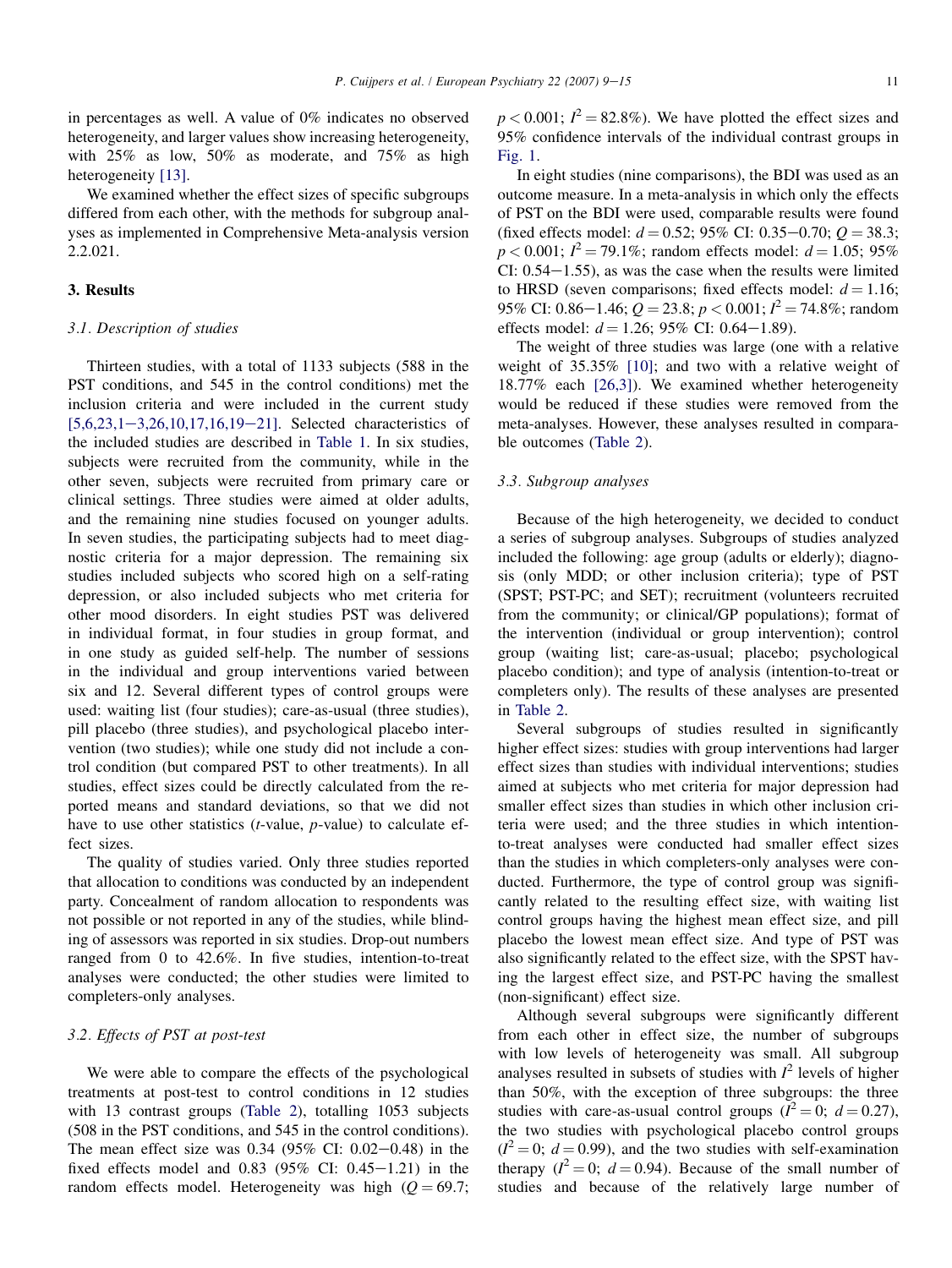<span id="page-3-0"></span>Table 1

| Characteristics of randomized controlled trials examining the effects of problem solving treatment on depression |  |  |
|------------------------------------------------------------------------------------------------------------------|--|--|
|                                                                                                                  |  |  |

| First author            | Year | ${\bf C}$ | Target population                         |                              |                                                                         | Conditions                                  | $\cal N$   |                | Intervention    |      |                             | Meas                          | Instr                       | DO               | $\ensuremath{\text{ITT}}\xspace / \xspace$ |
|-------------------------|------|-----------|-------------------------------------------|------------------------------|-------------------------------------------------------------------------|---------------------------------------------|------------|----------------|-----------------|------|-----------------------------|-------------------------------|-----------------------------|------------------|--------------------------------------------|
|                         |      |           | Age group                                 | Recruitment                  | Diagnosis                                                               |                                             |            | $\mathbf T$    | $N_{\rm Sess}$  | Time | Form                        |                               |                             |                  | $\rm CO$                                   |
| Alexopoulos<br>$[1]$    | 2003 | US        | Elderly, with<br>executive<br>dysfunction | Clinical                     | MDD (SCID)<br>$+$ HRSD $>$ 18                                           | 1. PST                                      | 12         | $\mathbf{1}$   | $12 \,$         | Nr   | $\mathop{\rm IND}\nolimits$ | Pre, post                     | <b>HRSD</b>                 | $\boldsymbol{0}$ | <b>ITT</b>                                 |
|                         |      |           |                                           |                              |                                                                         | 2. Control<br>(Supp ther)                   | 13         |                |                 |      |                             |                               |                             |                  |                                            |
| Arean<br>$[2]$          | 1993 | <b>US</b> | Elderly                                   | Community                    | MDD (RDC)<br>$+\geq$ BDI $+\geq$ GDS<br>$\geq 10 + \text{HRSD} \geq 18$ | 1. PST                                      | 28         | 1              | 12              | 1080 | <b>GRP</b>                  | Pre, post,<br>$3 \text{ mm}$  | HRSD,<br>BDI,<br><b>GDS</b> | 10.7             | CO                                         |
|                         |      |           |                                           |                              |                                                                         | 2. Reminiscence<br>3. Waiting list          | 27<br>20   |                |                 |      |                             |                               |                             |                  |                                            |
| <b>Barrett</b><br>$[3]$ | 1999 | <b>US</b> | Adults<br>$(18 - 59)$                     | Referrals<br>from GP         | DYSTH or minD<br>$+$ HRSD $\geq$ 10                                     | 1. PST                                      | 80         | 2              | 6               | 210  | $\mathop{\rm IND}\nolimits$ | Pre,<br>post                  | HSCL-D,<br><b>HRSD</b>      | 20.0             | <b>ITT</b>                                 |
|                         |      |           |                                           |                              |                                                                         | 2. AD<br>3. Drug placebo                    | 80<br>81   |                |                 |      |                             |                               |                             |                  |                                            |
| Bowman<br>$[5]$         | 1995 | US        | Adults                                    | Community                    | HRSD > 10                                                               | $1.$ PST $(SET)$                            | 10         | 3              | 4 tel.<br>calls | 20   | <b>BIB</b>                  | Pre, post                     | HRSD,<br><b>BDI</b>         | 6.3              | $_{\rm CO}$                                |
|                         |      |           |                                           |                              |                                                                         | 2. Cognitive MCP<br>3. Waiting list         | 10<br>10   |                |                 |      |                             |                               |                             |                  |                                            |
| Bowman<br>$[6]$         | 1996 | <b>US</b> | Adults                                    | Drug abuse<br>inpatients     | MMPI-D T-score<br>$>65$ , or MCMI-<br>II D scale $\geq$ 75              | 1. PST (SET)                                | 14         | 3              | 8               | 240  | <b>GRP</b>                  | Pre, post                     | <b>SCL-90-</b><br>$R-D$     | 21.4             | CO                                         |
|                         |      |           |                                           |                              |                                                                         | 2. Current<br>events grp                    | 14         |                |                 |      |                             |                               |                             |                  |                                            |
| Dowrick<br>$[10]$       | 2000 | EU        | Adults<br>$(18-65)$                       | Community<br>survey          | MDD, DYSTH,<br>or adjustment<br>disorder (SCAN)                         | 1. PST                                      | 128        | 2              | 6               | 240  | IND                         | Pre, post,<br>$12$ mn         | <b>BDI</b>                  | 25.6             | <b>ITT</b>                                 |
|                         |      |           |                                           |                              |                                                                         | 2. CBT<br>3. Care-as-usual                  | 108<br>189 |                |                 |      |                             |                               |                             |                  |                                            |
| Lynch<br>$[17]$         | 1997 | US        | Adults                                    | Primary care                 | SD (High MOS-<br>D SI; no MDD/DIS)                                      | 1. PST                                      | 11         | 1              | 6               | 120  | $\mathop{\rm IND}\nolimits$ | Pre, post                     | HRSD,<br><b>BDI</b>         | 17.2             | $_{\rm CO}$                                |
|                         |      |           |                                           |                              |                                                                         | 2. Care-as-usual                            | 13         |                |                 |      |                             |                               |                             |                  |                                            |
| Lynch<br>$[16]$         | 2004 | <b>US</b> | Adults<br>(≥18)                           | Screening in<br>GP practices | HRSD 11-26                                                              | 1. PST                                      | 18         | $\mathbf{1}$   | 6 tel.<br>calls | 120  | IND                         | Pre, post                     | BDI,<br>DHP-D               | 42.6             | CO                                         |
|                         |      |           |                                           |                              |                                                                         | 2. Stress<br>management<br>3. Care-as-usual | 18<br>18   |                |                 |      |                             |                               |                             |                  |                                            |
| Mynors-<br>Wallis [20]  | 1995 | UK        | Adults<br>$(18-65)$                       | Referrals<br>from GP         | MDD (RDC)<br>$+$ HRSD $\geq$ 13                                         | 1. PST                                      | 30         | $\overline{2}$ | 6               | 210  | <b>IND</b>                  | Pre, post                     | HRSD,<br><b>BDI</b>         | 13.2             | $_{\rm CO}$                                |
|                         |      |           |                                           |                              |                                                                         | 2. AD<br>3. Drug placebo                    | 31<br>30   |                |                 |      |                             |                               |                             |                  |                                            |
| Mynors-<br>Wallis [19]  | 2000 | UK        | Adults<br>$(18-65)$                       | Referrals<br>from GP         | <b>MDD</b><br>$+$ HRSD $\geq$ 13                                        | $1.$ PST $(GP)$                             | 39         | 2              | 6               | 210  | IND                         | Pre, post,<br>$12 \text{ mm}$ | HRSD,<br><b>BDI</b>         | 23.2             | <b>ITT</b>                                 |
|                         |      |           |                                           |                              |                                                                         | 2. PST<br>(pract. nurses)                   | 41         |                |                 |      |                             |                               |                             |                  |                                            |

P. Cuijpers et al. / European Psychiatry 22 (2007) 9  $SI$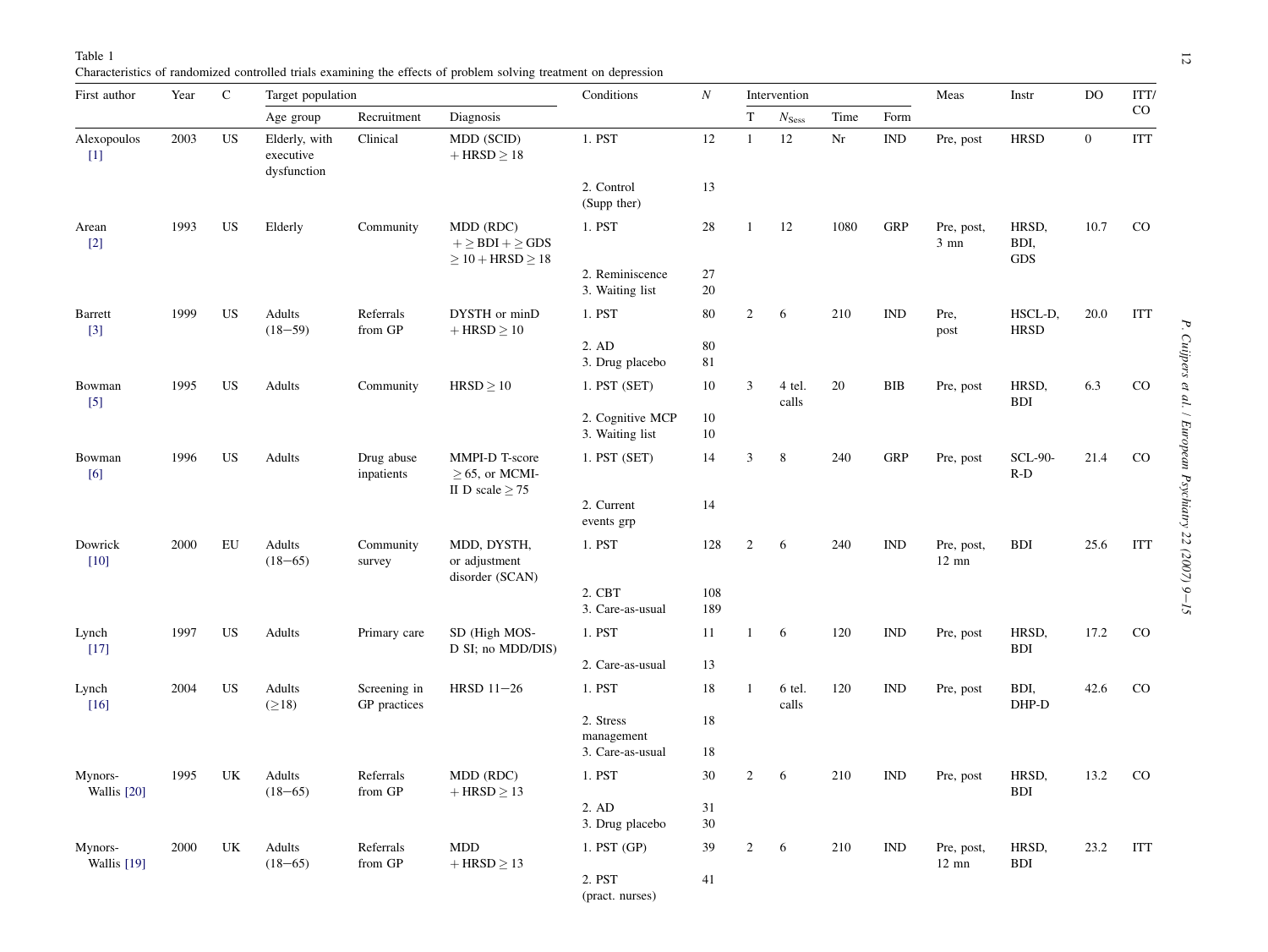|   |             |        |                |       |     |                 |                  |                |                                  | Abbreviations: For the abbreviations of the measurement instruments the reader is referred to the references of the included studies. C: country (US/UK/EU: European Union); PST: problem solving therapy; MCP:<br>minimal contact psychotherapy; SET: self-examination therapy; CBT: cognitive behavior therapy; AD: anti-depressant medication; GP: general practitioner; T: type of PST: 1: SPST; 2: PSTF:PC; 3: SET; N <sub>sess</sub> : |           |         |                 |      | number of sessions; Time: contact time with therapist in minutes; Form: format; IND: individual therapy; GRP: group therapy; BIB: bibliotherapy; Meas: Measurements; mn: months; DO: % dropout from the |
|---|-------------|--------|----------------|-------|-----|-----------------|------------------|----------------|----------------------------------|----------------------------------------------------------------------------------------------------------------------------------------------------------------------------------------------------------------------------------------------------------------------------------------------------------------------------------------------------------------------------------------------------------------------------------------------|-----------|---------|-----------------|------|---------------------------------------------------------------------------------------------------------------------------------------------------------------------------------------------------------|
|   |             |        |                |       |     |                 |                  | 140            | 3. Drug placebo                  |                                                                                                                                                                                                                                                                                                                                                                                                                                              |           |         |                 |      |                                                                                                                                                                                                         |
|   |             | $D-20$ |                |       |     |                 |                  | 137            | 2. AD                            | $+$ HRSD $> 10$                                                                                                                                                                                                                                                                                                                                                                                                                              |           |         |                 |      | $[26]$                                                                                                                                                                                                  |
| E | $\tilde{z}$ | HSCL-  | Pre, post      | $\Xi$ | 210 | $\circ$         | $\mathrel{\sim}$ | 138            | 1.PST                            | DYSTH or minD                                                                                                                                                                                                                                                                                                                                                                                                                                | Community | Elderly | $\overline{50}$ | 2000 | Williams                                                                                                                                                                                                |
|   |             |        |                |       |     |                 |                  |                | 3. Waiting list                  |                                                                                                                                                                                                                                                                                                                                                                                                                                              |           |         |                 |      |                                                                                                                                                                                                         |
|   |             |        |                |       |     |                 |                  | 4              | 2. Abbreviated<br>PST            |                                                                                                                                                                                                                                                                                                                                                                                                                                              |           |         |                 |      |                                                                                                                                                                                                         |
|   |             | BDI    | $6 \text{ mm}$ |       |     |                 |                  |                |                                  | $+$ HRSD $\geq$ 18<br>$+$ BDI $>$ 20                                                                                                                                                                                                                                                                                                                                                                                                         |           |         |                 |      |                                                                                                                                                                                                         |
| 8 | 9.3         | HRSD,  | Pre, post,     | GRP   | 840 | $\overline{10}$ |                  | $\overline{4}$ | 1 PST                            | MDD (RDC)                                                                                                                                                                                                                                                                                                                                                                                                                                    | Community | Adults  | SQ              | 1989 | Nezu [23]                                                                                                                                                                                               |
|   |             |        |                |       |     |                 |                  | ७              | 3. Waiting list<br>focused ther. |                                                                                                                                                                                                                                                                                                                                                                                                                                              |           |         |                 |      |                                                                                                                                                                                                         |
|   |             |        |                |       |     |                 |                  |                | 2. Probl.                        |                                                                                                                                                                                                                                                                                                                                                                                                                                              |           |         |                 |      |                                                                                                                                                                                                         |
|   |             | MMPI-D | $6 \text{ mm}$ |       |     |                 |                  |                |                                  | + MMPI-D T $>70$<br>$+$ BDI $>$ 16                                                                                                                                                                                                                                                                                                                                                                                                           |           |         |                 |      |                                                                                                                                                                                                         |
| 8 | 18.8        | BDI.   | Pre, post,     | GRP   | 840 | $\infty$        |                  |                | 1 PST                            | MDD (RDC)                                                                                                                                                                                                                                                                                                                                                                                                                                    | Community | Adults  | SJ              | 1986 | Nezu [21]                                                                                                                                                                                               |
|   |             |        |                |       |     |                 |                  | 35             | 4. $PST+AD$                      |                                                                                                                                                                                                                                                                                                                                                                                                                                              |           |         |                 |      |                                                                                                                                                                                                         |
|   |             |        |                |       |     |                 |                  | 36             | $3.\overline{AD}$                |                                                                                                                                                                                                                                                                                                                                                                                                                                              |           |         |                 |      |                                                                                                                                                                                                         |

subgroup analyses, these results have to be interpreted with great caution, and cannot be seen as clear indications that heterogeneity is actually absent in these subgroups of studies.

# 3.4. Comparisons of PST to other treatments

The effects of PST could be compared directly to other psychological treatments in five studies (reminiscence, CBT, CBT-based guided self-help, stress management, and problem-focused therapy). A meta-analysis of the resulting effect sizes indicated that PST was more effective than the other psychological interventions at post-test, but this reached significance levels only in the fixed effects model (fixed effects model:  $d = 0.29$ ; 95%CI: 0.07-0.50;  $Q = 9.89$ ;  $p < 0.05$ ;  $I^2 = 59.5\%$ ; random effects model:  $d = 0.45$ ; 95% CI: -0.01 to 0.92). Because heterogeneity was high, we removed one outlier [\[21\].](#page-6-0) The resulting four studies had a mean effect size of 0.22 (95% CI:  $-0.00$  to 0.44) with low heterogeneity  $(Q = 1.12, n.s.; I<sup>2</sup> = 0\%).$ 

The effects of PST could be compared directly to treatment with anti-depressant medication in four studies (five comparisons, because in one study two types of PST could be compared to medication). A meta-analysis of these comparisons resulted in a small, non-significant difference between the two treatment types (in favor of medication; both fixed and random effects model:  $d = -0.11$ ; 95% CI:  $-0.29$  to 0.07;  $Q = 3.53$ , n.s.;  $I^2 = 0\%$ ). As heterogeneity was zero, no further analyses were conducted.

# 3.5. Effects at follow-up

It was not possible in any of the studies to compare the effects of PST to a (care-as-usual) control condition at follow-up. However, it was possible to calculate the effect sizes indicating the change from post-test to follow up in treatment conditions in five studies (seven comparisons), with the follow-up periods ranging from 3 months to 1 year.

All but one effect size indicated a further improvement after the end of the treatment (effect sizes ranged from  $-0.03$  to 0.77), with an average of 0.26 (fixed effects model; 95% CI:  $0.09 - 0.43$ ) to 0.28 (random effects model; 95% CI: 0.07–0.49). Heterogeneity was low  $(Q = 7.80, n.s.;$  $I^2 = 23.1$ ). This could indicate that the effects of the interventions at post-test remained stable over time or even improved further. However, because of the small number of studies, no definite conclusions can be drawn.

## 4. Discussion

This study showed that most studies find favorable results for PST in the treatment of depression. The overall effect indicated moderate to large effects of PST on depression, depending on the model of analyses  $(d = 0.34$  in the fixed effects model and 0.83 in the random effects model).

However, the effects varied enormously between studies, with effect sizes ranging from below zero (indicating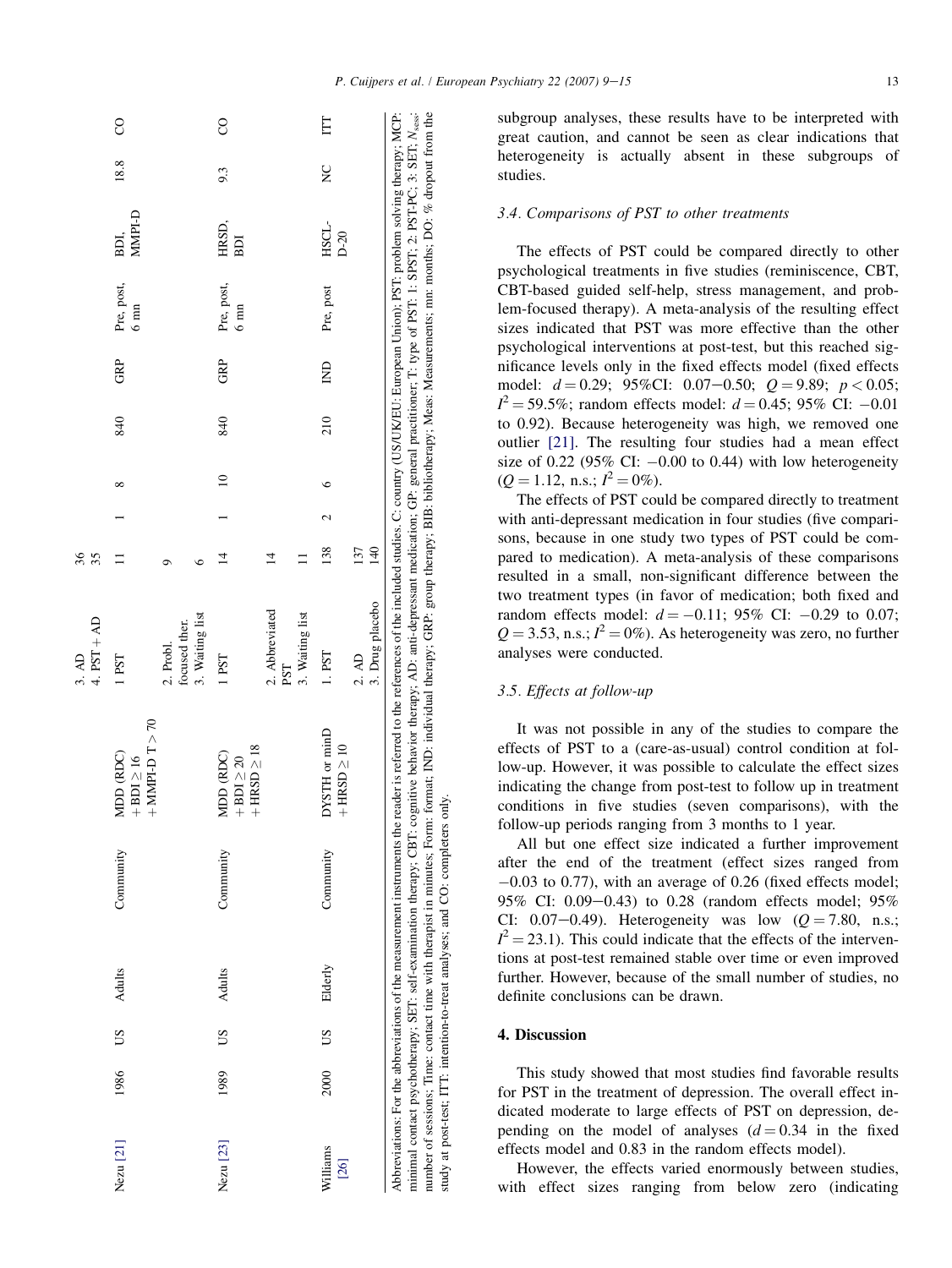<span id="page-5-0"></span>Table 2

| Meta-analyses of studies examining the effects of problem solving treatments on depression compared to control conditions at post-test: overall results and sub- |  |
|------------------------------------------------------------------------------------------------------------------------------------------------------------------|--|
| group analyses                                                                                                                                                   |  |

| Study                 |                      | $N_{\text{comp}}$ | $\boldsymbol{d}$ | 95% CI         | $\mathcal{Q}$     | $I^2$ (%)    | $p$ -Value |
|-----------------------|----------------------|-------------------|------------------|----------------|-------------------|--------------|------------|
| Overall effects       |                      |                   |                  |                |                   |              |            |
| All studies           | Fixed effects        | 13                | 0.34             | $0.02 - 0.48$  | $69.7^{\dagger}$  | 82.8         |            |
|                       | Random effects       | 13                | 0.83             | $0.45 - 1.21$  |                   |              |            |
| 3 studies             | Fixed effects        | 10                | 1.04             | $0.78 - 1.30$  | 26.67***          | 66.3         |            |
| excluded <sup>a</sup> | Random effects       | 10                | 1.20             | $0.73 - 1.67$  |                   |              |            |
| $BDI^b$               | <b>Fixed effects</b> | 9                 | 0.52             | $0.35 - 0.70$  | $38.30^{\dagger}$ | 79.1         |            |
|                       | Random effects       | 9                 | 1.05             | $0.54 - 1.55$  |                   |              |            |
| HRSD <sup>c</sup>     | Fixed effects        | 7                 | 1.16             | $0.86 - 1.46$  | 23.83***          | 74.8         |            |
|                       | Random effects       | 7                 | 1.26             | $0.64 - 1.89$  |                   |              |            |
| Subgroup analyses     |                      |                   |                  |                |                   |              |            |
| Control group         | Waiting list         | 5                 | 1.61             | $1.19 - 2.04$  | $12.57**$         | 68.2         |            |
|                       | Care-as-usual        | 3                 | 0.27             | $0.06 - 0.48$  | $0.94$ ns         | $\mathbf{0}$ |            |
|                       | Placebo              | 3                 | 0.05             | $-0.16 - 0.25$ | 7.94**            | 74.8         |            |
|                       | Psychol. placebo     | $\overline{c}$    | 0.99             | $0.42 - 1.56$  | $0.04$ ns         | $\mathbf{0}$ |            |
| Age group             | <b>Adults</b>        | 10                | 0.37             | $0.21 - 0.52$  | $51.13^{\dagger}$ | 82.4         | <b>Ns</b>  |
|                       | Elderly              | 3                 | 0.27             | $0.01 - 0.53$  | $18.19^{\dagger}$ | 89.1         |            |
| Type of PST           | <b>SPST</b>          | 7                 | 1.20             | $0.86 - 1.54$  | $24.46^{\dagger}$ | 75.5         |            |
|                       | PST-PC               | 4                 | 0.14             | $-0.01 - 0.29$ | 9.69**            | 69.0         |            |
|                       | <b>SET</b>           | $\overline{c}$    | 0.94             | $0.35 - 1.54$  | $0.00$ ns         | $\Omega$     |            |
| Format                | Individual           | 8                 | 0.20             | $0.05 - 0.34$  | 17.97**           | 61.0         |            |
|                       | Group                | 5                 | 1.56             | $1.15 - 1.97$  | 13.38**           | 70.1         |            |
| Diagnosis             | Only MDD             | 6                 | 0.15             | $0.01 - 0.30$  | 18.84***          | 73.46        |            |
|                       | Other                | 6                 | 1.27             | $0.95 - 1.60$  | 18.84***          | 73.5         |            |
| Recruitment           | Community            | 7                 | 0.37             | $0.20 - 0.53$  | $54.8^{\dagger}$  | 89.0         | $\ast$     |
|                       | Clinical/GP          | 6                 | 0.30             | $0.08 - 0.53$  | 14.74**           | 66.1         |            |
| Analyses              | Intention to treat   | 4                 | 0.12             | $-0.04 - 0.27$ | $26.67***$        | 70.0         |            |
|                       | Completers only      | 9                 | 1.04             | $0.77 - 1.31$  | 26.67***          | 70.0         |            |

\*p < 0.1; \*\*p < 0.05; \*\*\*p < 0.01; and  $^{\dagger}p$  < 0.001.<br>
<sup>a</sup> Barrett et al. [3], Dowrick et al. [10], Williams et al. [26].

b Only the effects on the BDI were included in this meta-analysis.

<sup>c</sup> Only the effects on the HRSD were included in this meta-analysis.

superior effects of control conditions) to huge, standardized effect sizes  $(d > 3)$ . Several other characteristics of the included studies were found to be related to the effect size: format (group interventions had larger effects than individual interventions); diagnosis (studies including only subjects

with major depression had smaller effect sizes); type of PST (SPST having the largest and PST-PC having the smallest); type of analysis (intention-to-treat analyses resulted in smaller effect sizes); and type of control group (studies with waiting list control groups had the largest effect sizes).

| Model | Study name          |                      |                   | Statistics for each study |          |             |                       |       |         |           |      | Std diff in means and 95% CI |      |
|-------|---------------------|----------------------|-------------------|---------------------------|----------|-------------|-----------------------|-------|---------|-----------|------|------------------------------|------|
|       |                     | Std diff<br>in means | Standard<br>error | Variance                  | limit    | Lower Upper | limit Z-Value p-Value |       |         |           |      |                              |      |
|       | Alexopoulos, 2003   | 1,050                | 0,427             | 0,182                     | 0,213    | 1,887       | 2,459                 | 0,014 |         |           |      |                              |      |
|       | Arean, 1993         | 1,280                | 0,321             | 0,103                     | 0,652    | 1,908       | 3,993                 | 0,000 |         |           |      |                              |      |
|       | Barrett, 2001       | $-0.070$             | 0,158             | 0,025                     | $-0,379$ | 0,239       | $-0,444$              | 0,657 |         |           | -87- |                              |      |
|       | Bowman, 1995        | 0,950                | 0,472             | 0,223                     | 0,025    | 1,875       | 2,014                 | 0,044 |         |           |      |                              |      |
|       | Bowman, 1996        | 0,940                | 0,398             | 0,159                     | 0,159    | 1,721       | 2,360                 | 0,018 |         |           |      |                              |      |
|       | Dowrick, 2000       | 0,250                | 0,115             | 0,013                     | 0,025    | 0.475       | 2,176                 | 0,030 |         |           |      |                              |      |
|       | Lynch, 1997         | 0,630                | 0,420             | 0,176                     | $-0,192$ | 1,452       | 1,501                 | 0,133 |         |           |      |                              |      |
|       | Lynch, 2004         | 0,090                | 0,434             | 0,188                     | $-0,760$ | 0,940       | 0,207                 | 0,836 |         |           |      |                              |      |
|       | Mynors-Wallis, 1995 | 0,740                | 0,267             | 0,071                     | 0,217    | 1,263       | 2,773                 | 0,006 |         |           |      |                              |      |
|       | Nezu, 1986          | 3,140                | 0,740             | 0,548                     | 1,690    | 4,590       | 4,243                 | 0,000 |         |           |      |                              |      |
|       | Nezu, 1989 - PST-   | 3,230                | 0,706             | 0,499                     | 1,846    | 4,614       | 4,573                 | 0,000 |         |           |      |                              |      |
|       | Nezu, 1989 - APST-  | 1,680                | 0,556             | 0,309                     | 0,591    | 2,769       | 3,024                 | 0,002 |         |           |      |                              |      |
|       | Williams, 2000      | $-0.080$             | 0,158             | 0,025                     | $-0.389$ | 0,229       | $-0,507$              | 0,612 |         |           | ≖    |                              |      |
| Fixed |                     | 0,343                | 0,068             | 0,005                     | 0,209    | 0,476       | 5,014                 | 0,000 |         |           |      |                              |      |
|       |                     |                      |                   |                           |          |             |                       |       | $-4,00$ | $-2,00$   | 0,00 | 2,00                         | 4,00 |
|       |                     |                      |                   |                           |          |             |                       |       |         | Favours A |      | Favours B                    |      |

Fig. 1. Standardized effect sizes of problem solving treatment for depression compared to control conditions at post-test.